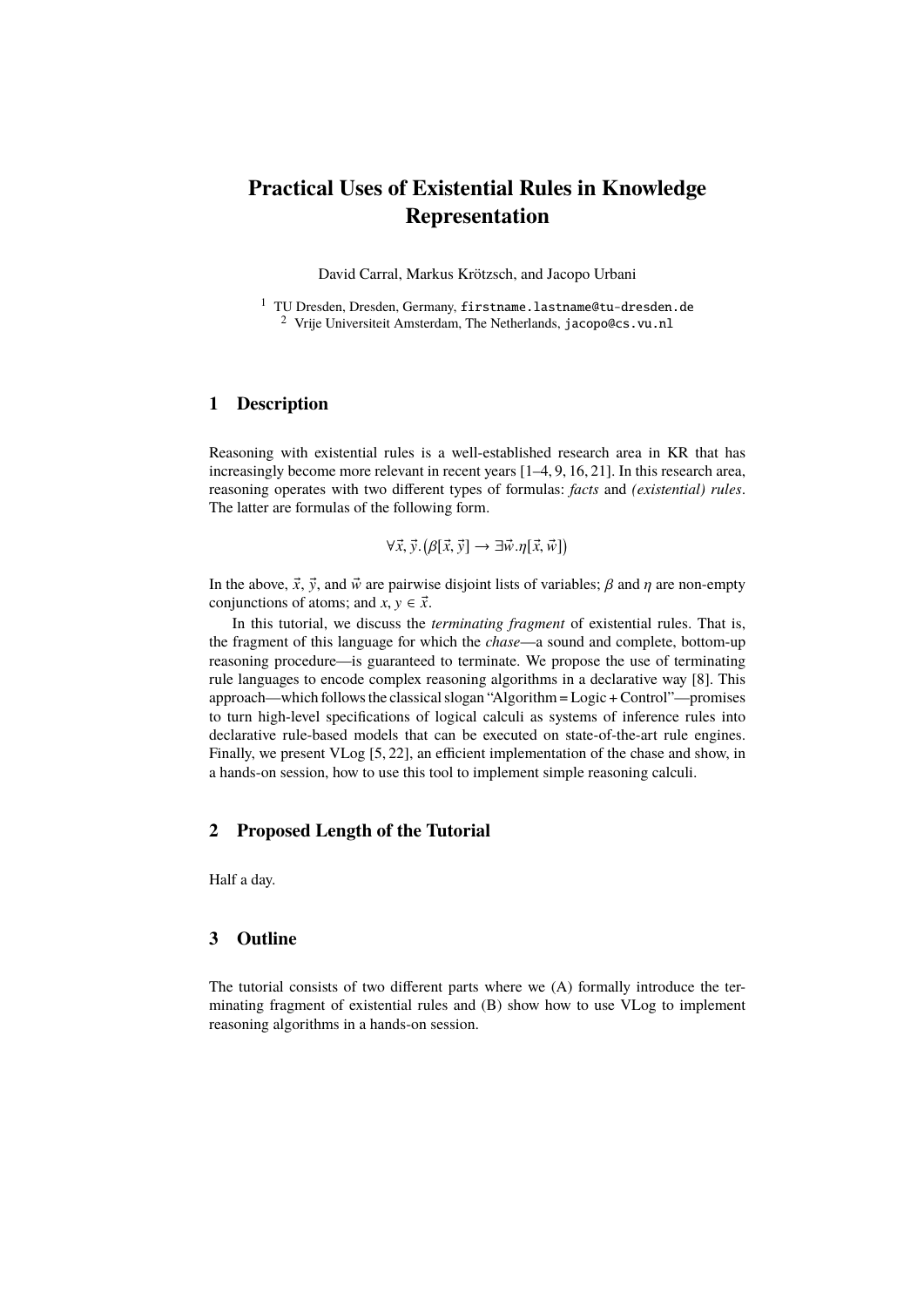*A. Introduction to Existential Rules.* In this part of the tutorial, which will take around two hours, we introduce existential rules and some prominent decidable fragments of this language. Namely, we present the following topics.

- 1. We start with a general introduction of the syntax and semantics of the existential rule fragment.
- 2. We show that reasoning with existential rules is undecidable.
- 3. We present different variants of the chase algorithm—a sound and complete, albeit non-terminating, reasoning procedure for existential rules.
- 4. We show that we cannot decide chase termination.
- 5. We present some acyclicity notions; that is, some sufficient conditions that guarantee termination of the chase. For instance, we present model-faithful acyclicity (MFA) [9] and restricted model-faithful acyclicity (RMFA) [6].
- 6. We discuss the complexity of reasoning with acyclicity notions. That is, we discuss the complexity of checking whether a rule set is (R)MFA and the complexity of reasoning with (R)MFA rule sets.
- 7. We discuss the complexity of reasoning with Datalog rule sets; that is, existential rule sets that do not contain any existential quantifiers.
- 8. We present and study the complexity of Datalog(S)—an extension of Datalog that allows for the use of set constructors.
- 9. We discuss some results that show how Datalog(S) rule sets can be translated into existential rule sets with a terminating chase that preserve fact-entailment.

*B. The Rule-Engine VLog.* In this part of the tutorial, which will take around one hour, we show how to encoding logical calculi using rule based languages and how to implement these using VLog. Namely, we discuss the following topics.

- 1. We briefly present the DL languages  $\mathcal{EL}$  and  $\mathcal{ALC}$ .
- 2. We discuss how to encode an existing consequence-based procedure for  $\mathcal{EL}$  [11] using a fixed Datalog rule set.
- 3. We discuss why we cannot encode such a procedure for  $ALC$  using a fixed Datalog rule set. Indeed, this is the cases because of the complexity properties of these two languages.
- 4. We discuss how to encode an existing consequence-based procedure for  $ALC$  [10] using a fixed Datalog(S) rule set.
- 5. In a hands-on session, we discuss how to implement the encodings presented in (2) and (4) using the rule engine VLog.
- 6. We informally discuss how we can implement other existing reasoning algorithms using our approach.

#### **4 Potential Target Audience and Prerequisite Knowledge**

We believe that this tutorial can be potentially interesting to a large audience within the KR community, since we describe an elegant way to implement reasoning algorithms using rule-based languages.

In order to make the most of the tutorial, it is convenient to be familiar with first-order logic. Nevertheless, this is not absolutely unnecessary as we will present the syntax and semantics of existential rules in A.1.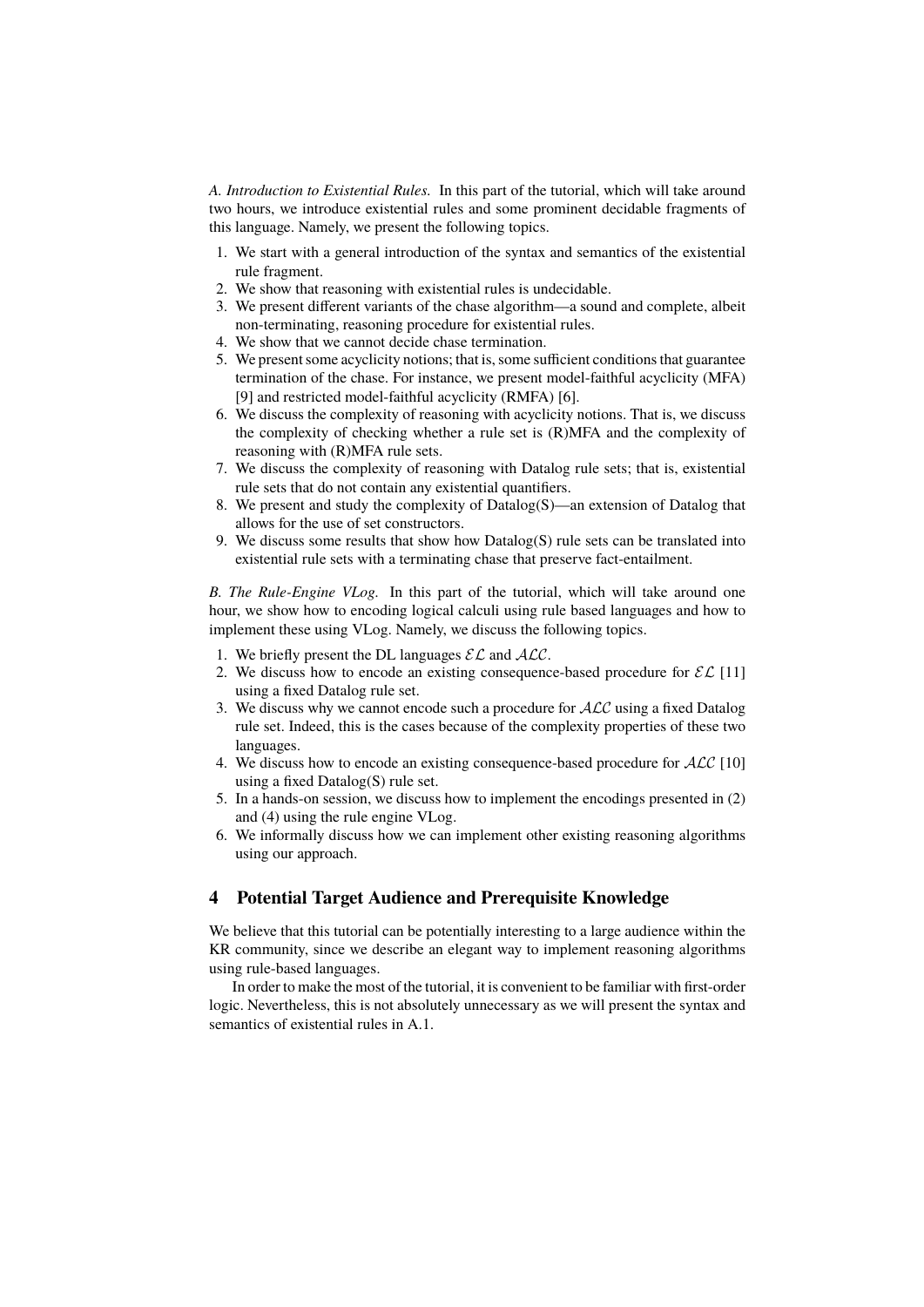### **5 Brief Resume of the Authors**

Note that the presenters have expertise in the theoretical study of existential rules [6, 7, 9, 12–20] as well as in the implementation of rule based-reasoners [5, 22, 23]. Also, at least two of the authors will present the tutorial at the conference if it gets accepted.

*David Carral* is a postdoctoral scholar at the chair for Knowledge-Based Systems at the Faculty of Computer Science of TU Dresden. He completed his master's and doctor's degrees at Wright State University, both under the supervision of Prof. Dr. Pascal Hitzler, in 2012 and 2016, respectively. For several months during his Ph.D., he was an exchange student at the University of Oxford, working under the supervision of Prof. Dr. Bernardo Cuenca Grau. His research interests include symbolic artificial intelligence and knowledge representation related topics. More precisely, David studies the theoretical properties of logical languages such as Description Logics and existential rules, and the implementation of reasoning algorithms.

*Markus Krötzsch* is a full professor at the Faculty of Computer Science of TU Dresden, where he is holding the chair for Knowledge-Based Systems. He obtained his Ph.D. from the Institute of Applied Informatics and Formal Description Methods (AIFB) of Karlsruhe Institute of Technology (KIT) in 2010, and thereafter worked as a researcher and departmental lecturer at the Department of Computer Science of the University of Oxford until October 2013. Krötzsch's extensive research activities in the area of rulebased knowledge representation and reasoning have contributed to the development and analysis of rule languages [16, 9, 6, 20, 15], rule-based inference methods [13, 8], and rule reasoners [22, 23, 5]. His wider research interests also include ontology languages, query answering, reasoning complexity, knowledge graphs, and content management and integration platforms for the Web of Data. He has published many works in leading journals and conferences, and two textbooks on semantic technologies. He has given tutorials and invited lectures at various events, including ESSLLI, IJCAI, and ICDT, and he has co-organised numerous scientific and educational events, most recently the Reasoning Web Summer School 2019.

*Jacopo Urbani* is an assistant professor at the Department of Computer Science of the Vrije Universiteit Amsterdam (VUA). He is also a guest researcher at the Centrum Wiskunde & Informatica and at the Max Planck Institute in Informatics. He wrote a PhD thesis on distributed reasoning algorithms for very large Knowledge Graphs. The thesis was nominated by the Royal Netherlands Academy of Arts and Sciences as one of the best PhD theses in Computer Science in the country. After spending part of his postdoc in USA and Germany, he joined the faculty of the VUA and has been tenured in 2018. He is one of the main developers of VLog and has published extensively on rule-based reasoning on Knowledge Graphs (KGs) at venues like AAAI, WWW, ISWC, etc. His recent interests include the application of rule-based reasoning for fact-checking and to perform KG completion using information extracted from unstructured sources.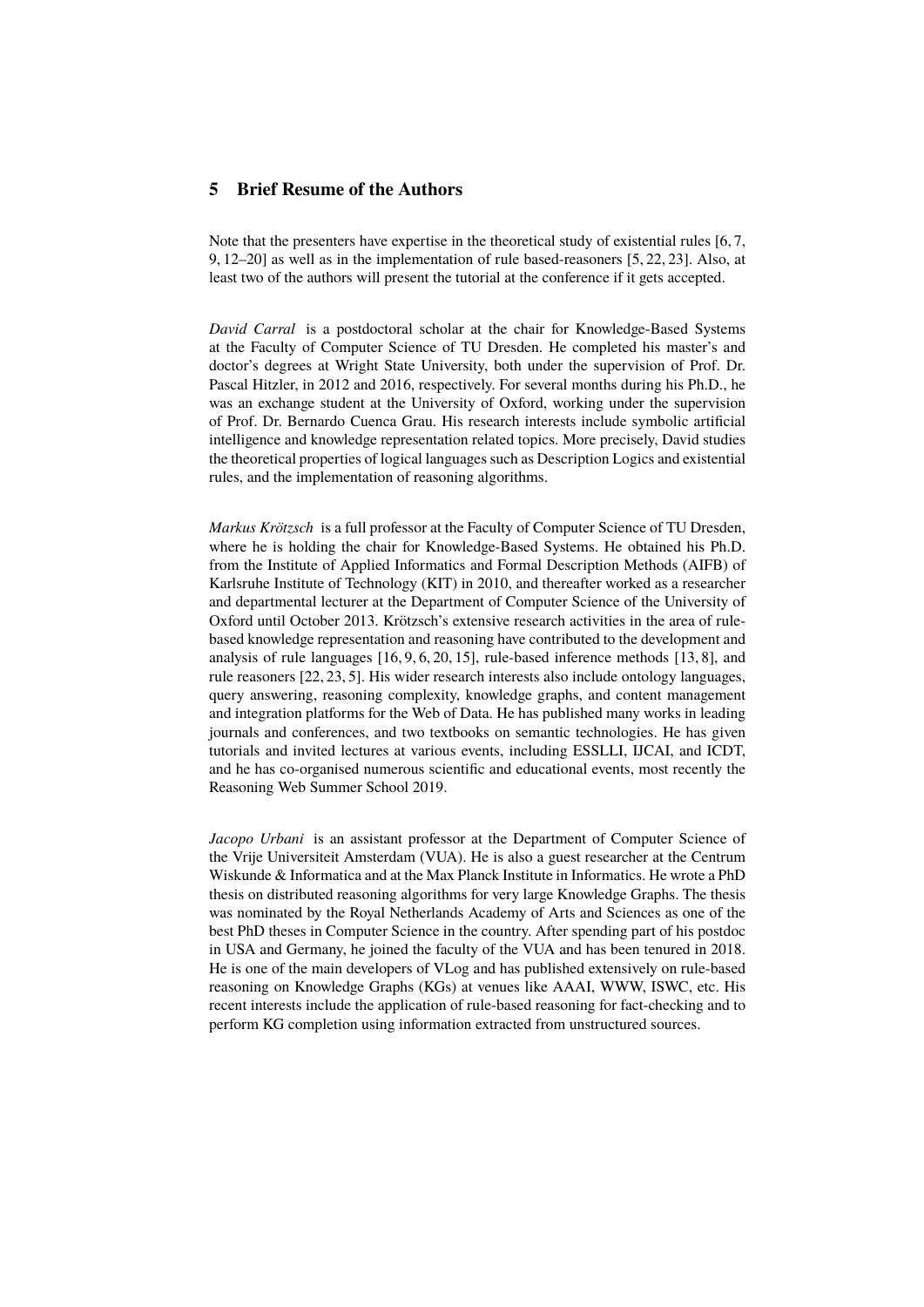#### **References**

- 1. Baget, J., Leclère, M., Mugnier, M., Salvat, E.: On rules with existential variables: Walking the decidability line. Artif. Intell. 175(9-10), 1620–1654 (2011)
- 2. Bellomarini, L., Sallinger, E., Gottlob, G.: The vadalog system: Datalog-based reasoning for knowledge graphs. PVLDB 11(9), 975–987 (2018)
- 3. Benedikt, M., Konstantinidis, G., Mecca, G., Motik, B., Papotti, P., Santoro, D., Tsamoura, E.: Benchmarking the chase. In: Sallinger, E., den Bussche, J.V., Geerts, F. (eds.) Proceedings of the 36th ACM SIGMOD-SIGACT-SIGAI Symposium on Principles of Database Systems, PODS 2017. pp. 37–52. ACM (2017)
- 4. Calautti, M., Gottlob, G., Pieris, A.: Chase termination for guarded existential rules. In: Milo, T., Calvanese, D. (eds.) Proceedings of the 34th ACM Symposium on Principles of Database Systems, PODS 2015. pp. 91–103. ACM (2015)
- 5. Carral, D., Dragoste, I., González, L., Jacobs, C.J.H., Krötzsch, M., Urbani, J.: VLog: A rule engine for knowledge graphs. In: Ghidini, C., Hartig, O., Maleshkova, M., Svátek, V., Cruz, I.F., Hogan, A., Song, J., Lefrançois, M., Gandon, F. (eds.) The Semantic Web - ISWC 2019 - 18th International Semantic Web Conference, Proceedings, Part II. Lecture Notes in Computer Science, vol. 11779, pp. 19–35. Springer (2019)
- 6. Carral, D., Dragoste, I., Krötzsch, M.: Restricted chase (non)termination for existential rules with disjunctions. In: Sierra, C. (ed.) Proceedings of the 26th International Joint Conference on Artificial Intelligence, IJCAI 2017. pp. 922–928. ijcai.org (2017)
- 7. Carral, D., Dragoste, I., Krötzsch, M.: Tractable query answering for expressive ontologies and existential rules. In: d'Amato, C., Fernández, M., Tamma, V.A.M., Lécué, F., Cudré-Mauroux, P., Sequeda, J.F., Lange, C., Heflin, J. (eds.) The Semantic Web - ISWC 2017 - 16th International Semantic Web Conference, Proceedings, Part I. Lecture Notes in Computer Science, vol. 10587, pp. 156–172. Springer (2017)
- 8. Carral, D., Dragoste, I., Krötzsch, M., Lewe, C.: Chasing sets: How to use existential rules for expressive reasoning. In: Kraus, S. (ed.) Proceedings of the Twenty-Eighth International Joint Conference on Artificial Intelligence, IJCAI 2019. pp. 1624–1631. ijcai.org (2019)
- 9. Cuenca Grau, B., Horrocks, I., Krötzsch, M., Kupke, C., Magka, D., Motik, B., Wang, Z.: Acyclicity notions for existential rules and their application to query answering in ontologies. J. Artif. Intell. Res. 47, 741–808 (2013)
- 10. Kazakov, Y.: Consequence-driven reasoning for Horn SHIQ ontologies. In: Boutilier, C. (ed.) Proceedings of the 21st International Joint Conference on Artificial Intelligence, IJCAI 2009. pp. 2040–2045 (2009)
- 11. Kazakov, Y., Krötzsch, M., Simančík, F.: The incredible ELK From polynomial procedures to efficient reasoning with el ontologies. J. Autom. Reasoning 53(1), 1–61 (2014)
- 12. Krötzsch, M.: Description Logic Rules, Studies on the Semantic Web, vol. 8. IOS Press (2010)
- 13. Krötzsch, M.: Efficient rule-based inferencing for OWL EL. In: Walsh, T. (ed.) IJCAI 2011, Proceedings of the 22nd International Joint Conference on Artificial Intelligence. pp. 2668– 2673. IJCAI/AAAI (2011)
- 14. Krötzsch, M., Maier, F., Krisnadhi, A., Hitzler, P.: A better uncle for OWL: nominal schemas for integrating rules and ontologies. In: Srinivasan, S., Ramamritham, K., Kumar, A., Ravindra, M.P., Bertino, E., Kumar, R. (eds.) Proceedings of the 20th International Conference on World Wide Web, WWW 2011. pp. 645–654. ACM (2011)
- 15. Krötzsch, M., Marx, M., Rudolph, S.: The power of the terminating chase (invited talk). In: Barceló, P., Calautti, M. (eds.) 22nd International Conference on Database Theory, ICDT 2019, March 26-28, 2019, Lisbon, Portugal. LIPIcs, vol. 127, pp. 3:1–3:17. Schloss Dagstuhl - Leibniz-Zentrum fuer Informatik (2019)